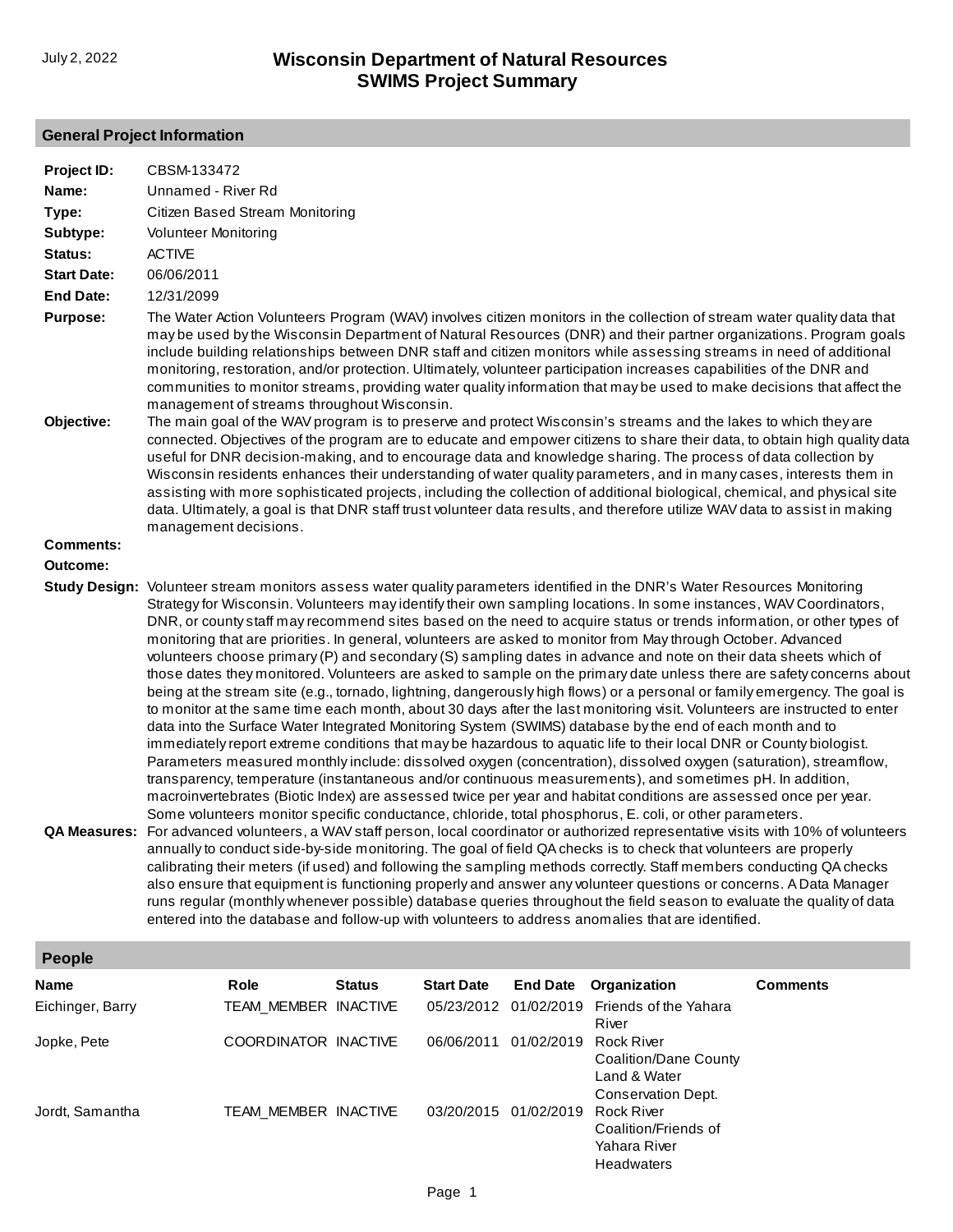## **SWIMS Project Summary** July 2, 2022 **Wisconsin Department of Natural Resources**

| Name<br>Kubasik, Brenda<br>Paulson, David<br>SORGE, MICHAEL J<br>Sheehan, Nancy A<br>Taylor, Scott<br>Virnig, Jamie<br><b>Project Statuses</b>                | Role                                                                                                                                        | TEAM_MEMBER ACTIVE<br>DATA_ENTRY | <b>Status</b><br><b>INACTIVE</b><br>COORDINATOR INACTIVE<br>COORDINATOR INACTIVE<br>COORDINATOR INACTIVE<br>TEAM_MEMBER INACTIVE                                                                                                                                     | <b>Start Date</b><br>06/07/2021<br>06/29/2011<br>06/06/2011<br>06/06/2011<br>06/27/2011 | 01/02/2019<br>06/29/2017 | <b>End Date Organization</b><br>Friends of Yahara River<br><b>Wisconsin DNR</b><br>03/20/2015 01/02/2019 Rock River Coalition<br>06/29/2017 Rock River Coalition<br>06/29/2017 Friends of Yahara River                                                                                                           | <b>Comments</b>              |  |
|---------------------------------------------------------------------------------------------------------------------------------------------------------------|---------------------------------------------------------------------------------------------------------------------------------------------|----------------------------------|----------------------------------------------------------------------------------------------------------------------------------------------------------------------------------------------------------------------------------------------------------------------|-----------------------------------------------------------------------------------------|--------------------------|------------------------------------------------------------------------------------------------------------------------------------------------------------------------------------------------------------------------------------------------------------------------------------------------------------------|------------------------------|--|
| <b>Date</b>                                                                                                                                                   | <b>Reported By</b>                                                                                                                          | <b>Status</b>                    |                                                                                                                                                                                                                                                                      |                                                                                         | <b>Comments</b>          |                                                                                                                                                                                                                                                                                                                  |                              |  |
| <b>Actions</b>                                                                                                                                                |                                                                                                                                             |                                  |                                                                                                                                                                                                                                                                      |                                                                                         |                          |                                                                                                                                                                                                                                                                                                                  |                              |  |
| Action<br>Citizen-Based Stream Monitoring                                                                                                                     |                                                                                                                                             |                                  | <b>Detailed Description</b><br>Collect chemical, physical, and/or<br>biological water quality data to assess the<br>current overall stream health. The data can<br>inform management decisions and may<br>be used to identify impaired waters for<br>biennial lists. |                                                                                         |                          | <b>Start</b><br><b>End Date</b><br>01/01/2012                                                                                                                                                                                                                                                                    | <b>Status</b><br>IN_PROGRESS |  |
| <b>Monitoring Stations</b>                                                                                                                                    |                                                                                                                                             |                                  |                                                                                                                                                                                                                                                                      |                                                                                         |                          |                                                                                                                                                                                                                                                                                                                  |                              |  |
| <b>Station ID</b><br><b>Name</b><br><b>Comments</b><br>133472<br>Unnamed (Pine Springs) Creek at River Rd                                                     |                                                                                                                                             |                                  |                                                                                                                                                                                                                                                                      |                                                                                         |                          |                                                                                                                                                                                                                                                                                                                  |                              |  |
| <b>Assessment Units</b>                                                                                                                                       |                                                                                                                                             |                                  |                                                                                                                                                                                                                                                                      |                                                                                         |                          |                                                                                                                                                                                                                                                                                                                  |                              |  |
| <b>WBIC</b><br>807500                                                                                                                                         | <b>Segment</b><br>1                                                                                                                         | <b>Local Name</b>                | <b>Wheeler Wilcox Creek</b>                                                                                                                                                                                                                                          |                                                                                         |                          | <b>Official Name</b><br><b>Wheeler Wilcox Creek</b>                                                                                                                                                                                                                                                              |                              |  |
| <b>Lab Account Codes</b>                                                                                                                                      |                                                                                                                                             |                                  |                                                                                                                                                                                                                                                                      |                                                                                         |                          |                                                                                                                                                                                                                                                                                                                  |                              |  |
| <b>Account Code</b>                                                                                                                                           | <b>Description</b>                                                                                                                          |                                  |                                                                                                                                                                                                                                                                      |                                                                                         |                          | <b>Start Date</b>                                                                                                                                                                                                                                                                                                | <b>End Date</b>              |  |
| <b>Forms</b>                                                                                                                                                  |                                                                                                                                             |                                  |                                                                                                                                                                                                                                                                      |                                                                                         |                          |                                                                                                                                                                                                                                                                                                                  |                              |  |
| <b>Form Code</b><br>WAV_2015                                                                                                                                  | <b>Form Name</b><br>WAV Stream Monitoring 2015                                                                                              |                                  |                                                                                                                                                                                                                                                                      |                                                                                         |                          |                                                                                                                                                                                                                                                                                                                  |                              |  |
| <b>Methods</b>                                                                                                                                                |                                                                                                                                             |                                  |                                                                                                                                                                                                                                                                      |                                                                                         |                          |                                                                                                                                                                                                                                                                                                                  |                              |  |
| <b>Method Code</b><br>CBSM_PP_FIELD_METHODS                                                                                                                   |                                                                                                                                             | <b>Description</b>               | CBSM Stream Monitoring YSI DO Meter 2009                                                                                                                                                                                                                             |                                                                                         |                          |                                                                                                                                                                                                                                                                                                                  |                              |  |
| <b>Fieldwork Events</b>                                                                                                                                       |                                                                                                                                             |                                  |                                                                                                                                                                                                                                                                      |                                                                                         |                          |                                                                                                                                                                                                                                                                                                                  |                              |  |
| <b>Start Date</b><br>05/12/2011 12:00<br>07/18/2011 05:30<br>08/18/2011 06:15<br>09/18/2011 11:20<br>03/30/2012 12:00<br>05/21/2012 08:30<br>06/20/2012 08:30 | Status<br><b>COMPLETE</b><br><b>COMPLETE</b><br><b>COMPLETE</b><br><b>COMPLETE</b><br><b>COMPLETE</b><br><b>COMPLETE</b><br><b>COMPLETE</b> | <b>Field ID</b>                  | TIDBITV2<br>TIDBITV2                                                                                                                                                                                                                                                 | <b>Station ID</b><br>133472<br>133472<br>133472<br>133472<br>133472<br>133472<br>133472 | <b>Station Name</b>      | Unnamed (Pine Springs) Creek at River Rd<br>Unnamed (Pine Springs) Creek at River Rd<br>Unnamed (Pine Springs) Creek at River Rd<br>Unnamed (Pine Springs) Creek at River Rd<br>Unnamed (Pine Springs) Creek at River Rd<br>Unnamed (Pine Springs) Creek at River Rd<br>Unnamed (Pine Springs) Creek at River Rd |                              |  |